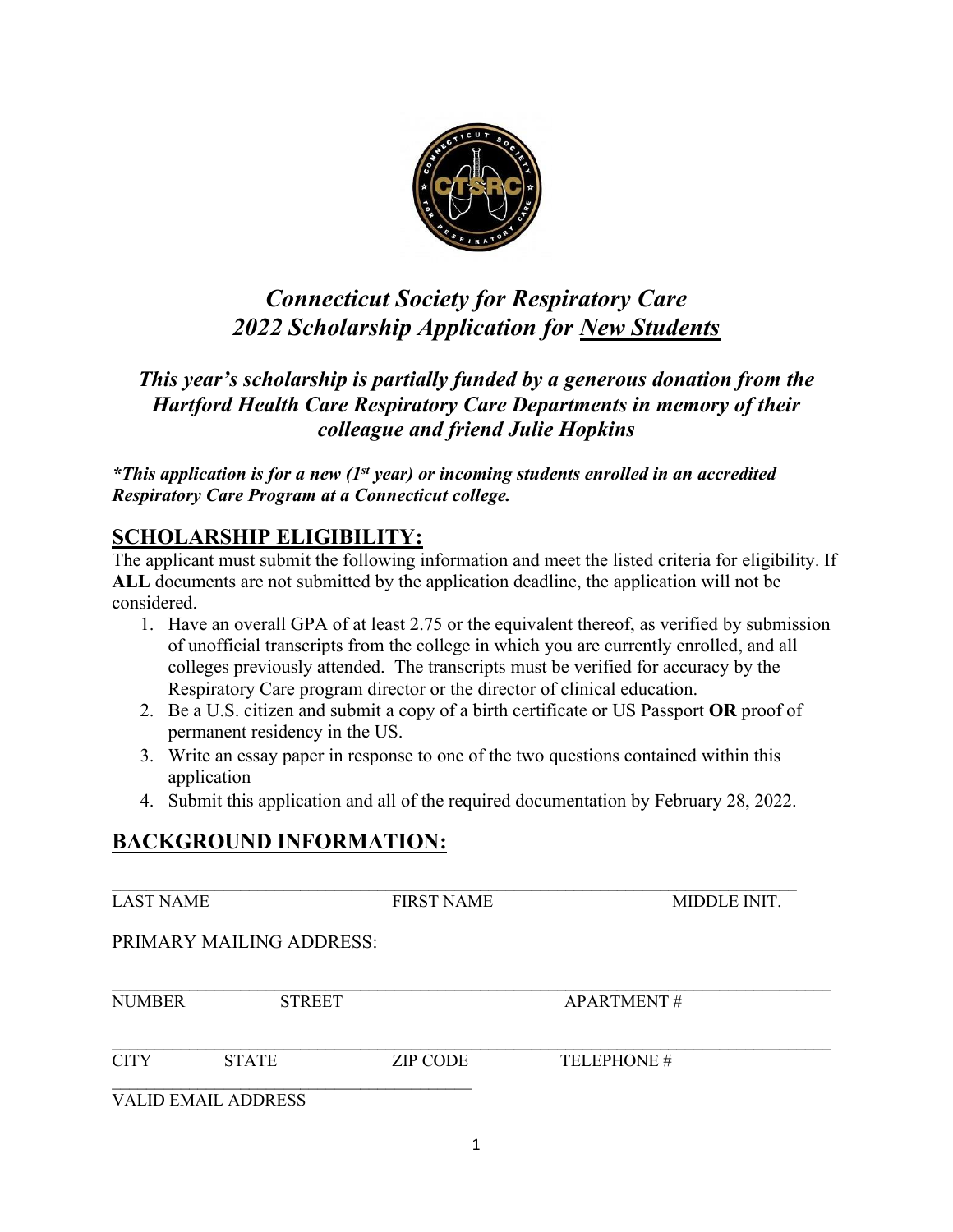# **WORK EXPERIENCE:**

Beginning with your most recent work experience, list your employment. Use separate paper if more space is required:

| Employer                | Dates Employed |
|-------------------------|----------------|
| <b>Employer Address</b> | Position       |
| Employer                | Dates Employed |
| <b>Employer Address</b> | Position       |
| Employer_               | Dates Employed |
| <b>Employer Address</b> | Position       |

#### **APPLICANT INFORMATION:**

College Attending: (Name, Town, State) \_\_\_\_\_\_\_\_\_\_\_\_\_\_\_\_\_\_\_\_\_\_\_\_\_\_\_\_\_\_\_\_\_\_\_\_\_\_\_\_\_\_\_\_\_

Number of years attended \_\_\_\_\_\_ Expected date of graduation: \_\_\_\_\_/ \_\_\_\_\_\_\_\_\_\_\_\_

# **EXTRACURRICULAR/COMMUNITY SERVICE** (attach separate sheet if necessary)

| <b>Type of Activity</b> | <b>Position Held</b> | <b>Years Participating</b> |
|-------------------------|----------------------|----------------------------|
|                         |                      |                            |
|                         |                      |                            |
|                         |                      |                            |
|                         |                      |                            |
|                         |                      |                            |
|                         |                      |                            |
|                         |                      |                            |
|                         |                      |                            |
|                         |                      |                            |